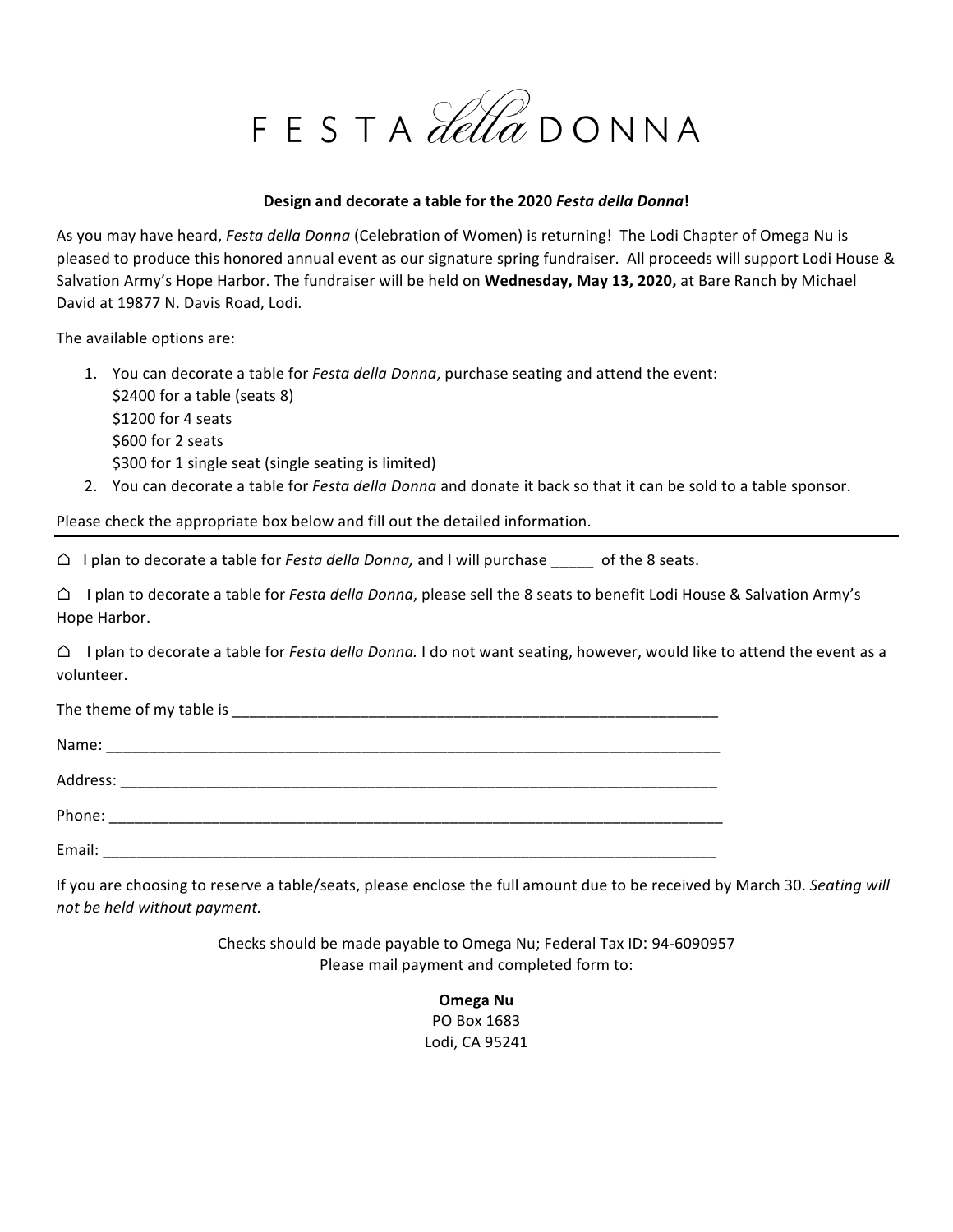FESTA Letta DONNA

#### **Criteria for decorating a table**

Decorators are to arrive at 8:00 am to set up their tables. All tables must be completed by 10:30 am. The event will start promptly at 11:00 am.

#### **Omega Nu to provide:**

**1. Assistants**

There will be assigned volunteers to help you unload, unpack, set up, tear down and repack after the event. There is a check-off list below to use when you pack.

## 2. **Tables and Chairs**

The tables are 66" round and seat eight (8) people. We will provide white wood, padded chairs. You can bring your own chairs or choose to decorate the chairs that we provide.

**3.** Tables will be located under a 10-foot tent. No umbrellas allowed, unless special accommodations are made.

## You will need to bring:

 $\bigcirc$  Tablecloth- ground length tablecloth is a 130". You may choose to add a topper of a different color to enhance your theme. Both may be rented at a party supply store such as Giuffra's or Bella Festa in Lodi.

- $\bigcirc$  Napkins- eight cloth napkins.
- $\bigcirc$  Glassware- both wine and water glasses for eight people are required.

 $\triangle$  Dinnerware- service for eight. Includes: dinner plates, bread plates, coffee cups and saucers. Clear glass plates will be used to serve lunch/dessert and they will be placed on top of your dinner plates.

 $\bigcirc$  Flatware- service for eight. Includes: dinner fork, dessert fork, spoon and knife.

 $\triangle$  Additional items required: creamer, sugar bowl, prefilled salt and pepper shakers. The sugar and creamer will be provided.

 $\bigcirc$  Centerpiece: Be creative! On the day of the event it may be windy, so be sure your centerpiece has a broad base and is weighted sufficiently.

- $\bigcirc$  Table Description: A 5x7 framed description, including table's theme, description, and name of decorators.
- $\bigcirc$  Favors/Gift Bags for your eight table attendees: Optional
- $\bigcirc$  Table Numbers: Stands and numbers will be supplied on the morning of the event.

#### Special Accommodations:

Please, no open flame candles.

Any additional items not placed on the table (such as side tables, canopies, etc.) need prior approval. Please contact the tabletop committee for specific needs. *Please email any questions to Omega Nu at omeganulodi@gmail.com and include "Tabletop Question" in the subject line.*